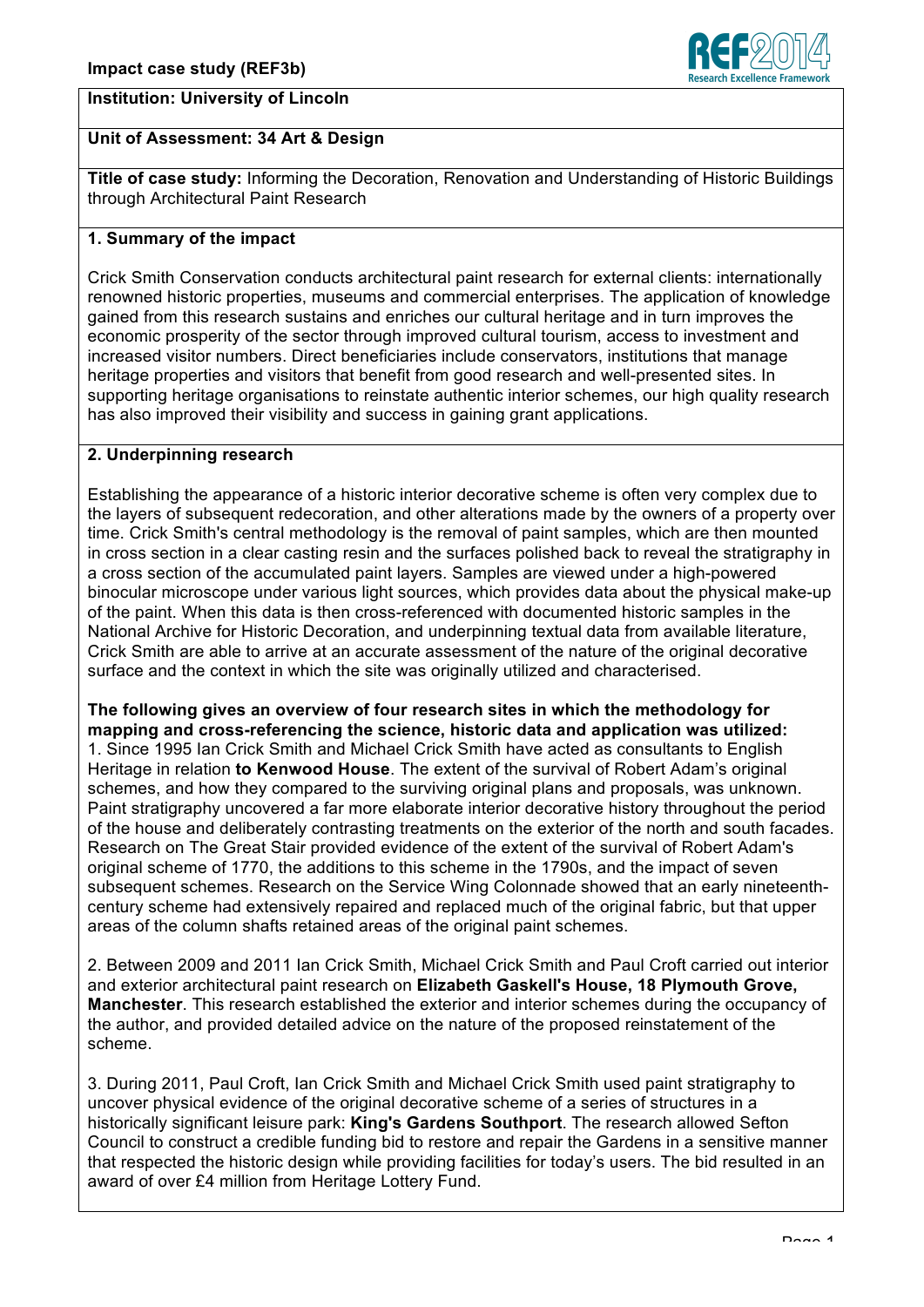

4. In 2011 Paul Croft conducted architectural paint research on the extant decorative scheme at the Church of **St. James the Less, New Mills, Derbyshire**. Paint stratigraphy showed that a decorative scheme of c. 1880 lay under layers of modern decoration. Sections of the earlier scheme were then revealed and subsequently the original scheme was completely reinstated on one wall.

#### **3. References to the research**

- 1. Crick Smith Conservation, "Kenwood House, Hampstead, London. Exterior Research All Elevations, Architectural Paint Survey - Updated Report", Research Consultancy Report, May 2010
- 2. Crick Smith Conservation, "Kenwood House Hampstead London, Adam Interiors: The Great Stair, Ante-Chamber and Library Architectural Paint Research", Working Draft of Research Consultancy Report, November 2011.
- 3. Crick Smith Conservation, 'Research and Investigation and Reinstatement of the early decorative scheme at the Church of St. James the Less, New Mills, Derbyshire'
- 4. Crick Smith Conservation, 'Final Report, Architectural Paint Analysis, Kings Gardens, Southport', 2011
- 5. Crick Smith Conservation, National Liberal Club, 1 Whitehall Place, London: The Conservation of the Tiled Columns of the Smoking Room, 2008, 2011

#### **4. Details of the impact**

## **The understanding and reinstatement of historic interiors**

Reports written by Crick Smith establish a unique type of material evidence that can be used to establish the nature of historic decorative schemes. Without this evidence, most properties seeking to reinstate historic interior schemes would be acting on a highly speculative basis - too conjectural to be credible for historians or funding bodies. In essence the material analysis allows a level of certainty about the original scheme impossible without this analysis. Ian Crick Smith, Michael Crick Smith and Paul Croft advise clients during the progress of a project, often submitting interim reports and preliminary research findings, through this process they influence the direction of the projects as well as providing a summary of the research in a final report. Below are some examples of how their research is undertaken and used across the sector.

The research carried out by Ian and Michael Crick Smith at **Kenwood House** was an integral part of English Heritage's decision making process, suggested new ways of establishing reversible reinstated decorative schemes and allowed historians to understand the external finishes that Robert Adam applied to his buildings. They developed a methodology for recreating the sanded exterior finish and then advised contractors on reinstating the scheme and advised as to the success of trial finishes. Ian and Michael Crick Smith advised English Heritage on how to make new decorative schemes reversible. As well as producing documentation, Ian and Michael Crick Smith were invited to attend Project Team meetings that influenced the way that English Heritage carried out the project. As a direct result of this research the 'Deal Staircase' and the South Front Rooms were redecorated according to a scheme of 1815-17 by William Atkinson, as the research demonstrated that the Robert Adam's interiors could not be recovered due to extensive subsequent alteration. This restoration will be the subject of a series of articles published in the English Heritage Member's Magazine, one specificly describing Crick Smith's contribution. The results of the research were described by Jeremy Ashbee as 'radical and unexpected' and as such likely to influence English Heritage's approach to future projects this is unconfirmed as yet due to the recent completion of this project.

Research carried out by Ian and Michael Crick Smith on **Elizabeth Gaskell's House** has formed the basis of a major project that aims to recreate the appearance of the building during the author's occupancy. The authenticity of the interior is crucial to the credibility of the scheme, as Gaskell is celebrated for the way that she uses interiors to characterise her fictional creations. A report in early 2009 established the exterior colour, since reinstated. A series of reports established the decorative finishes of the windows and joinery, interior decorative finishes and wallpapers and the